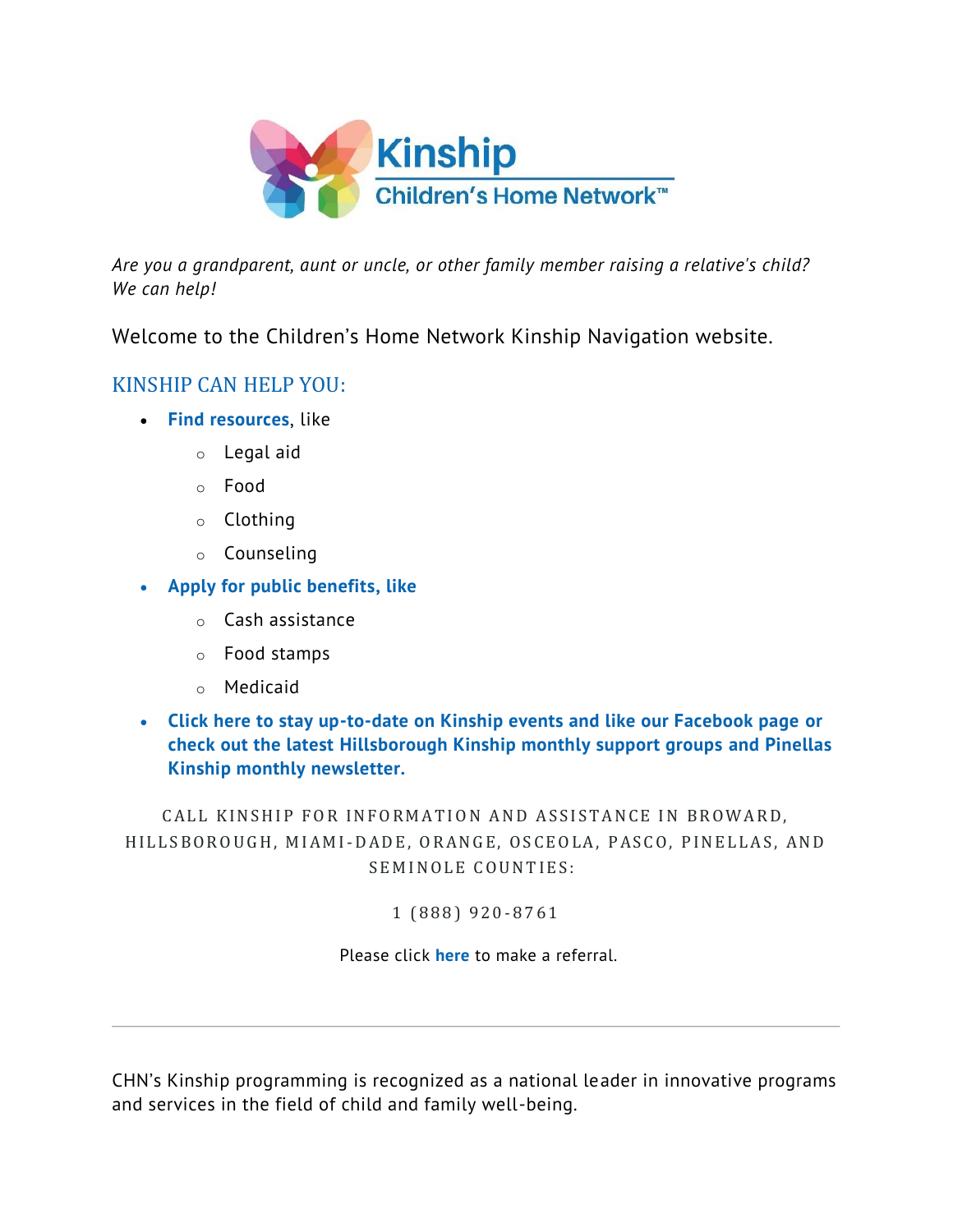To learn more about the Children's Home Network Kinship System of Care and Evidence Based Kinship Navigation Program, including:

· CHN Kinship System of Care

Description of our evidenced based Kinship Navigator model and innovative practices,

Evidence behind the model and results that make an impact on communities,

Published research articles, KIN-Tech final evaluation report, abstracts and resources

Core components of the Navigator Manual

Please visit our dedicated website for professionals at: [https://mykinship.org.](about:blank) It's not uncommon to find yourself caring for your relatives' children, but most do so with little formal help. Sadly, that lack of assistance may lead to family stress that impacts the entire family.

Kinship is a program available to family members caring for a relative's child(ren) in Broward, Hillsborough, Miami-Dade, Orange, Osceola, Pasco, Pinellas, and Seminole Counties. It helps families connect to necessary services, expand family support systems, and reduce stress to promote family stability.

The referral process is simple: Call the Kinship Intake Line at 1 (888) 920-8761 to participate. A Family Support Coordinator will contact you to schedule a thorough inhome assessment to determine your needs. In-home services are available.

## **SUPPORT GROUPS**

Monthly support groups are available to help relative caregivers with similar experiences make new connections with other caregivers and increase their social support.

All families are invited to participate in these recreational activities and social outings. Relative caregivers and children can attend. For more information, call the contact person below, check out the current monthly newsletter or visit our Facebook page for current support group meetings.

Broward County Support Group - Claudia Ullysse - (813) 356-9118 or email at cullysse@childrenshomenetwork.org